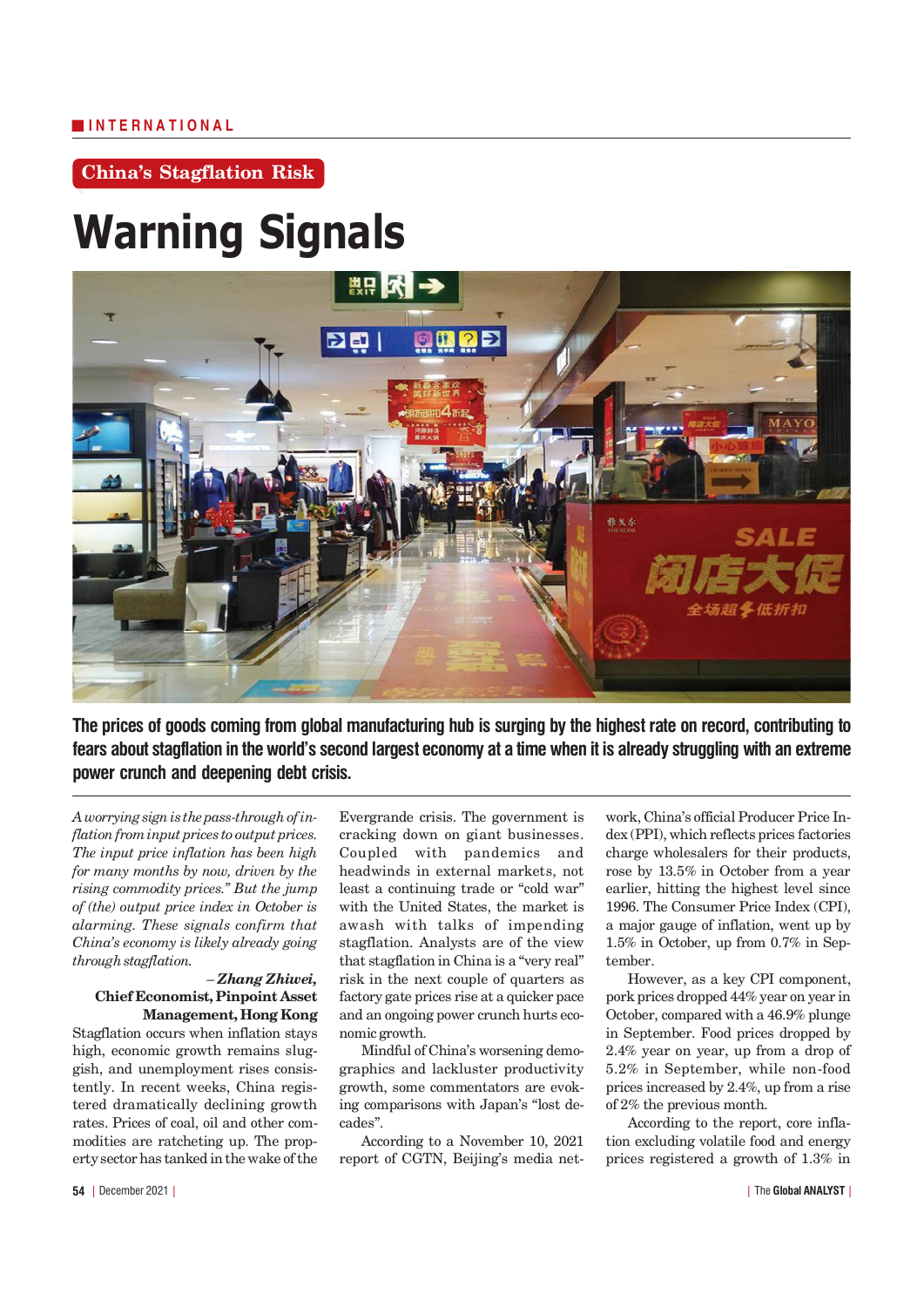#### **China's Stagflation Risk**

#### Key Chinese Manufacturing Index Shows Signs of Stagflation

A key indicator of the health of the Chinese economy, the Purchasing Manger's Index (PMI) contracted. Analysts say the indicators of stagflation in the Chinese economy are there. China's factory activity contracted more than analysts anticipated in October for a second month as raw material prices remain high and domestic demand stays low due in part to uncertainty brought

on by the pandemic, the National Bureau of Statistics (NBS) said recently. Covid-19 returned officially in October, especially in northern China. The resulting decline in economic activity could further hamper the services sector because of tough restrictions to contain outbreaks.

The combined official measures point to increased economic instability in the last quarter of 2021 after a year of steady decline this year, in no small measure due to the pandemic.

This September, factory output was at its lowest since the pandemic began due to power rationing, the increased cost of raw materials, and environmental regulation.

According to Zhiwei Zhang, Chief Economist, Pinpoint Asset Management, "These signals confirm that China's economy is likely already going through stagflation."

Courtesy: dw.com

October, up from an increase of 1.2% in September while China has set a CPI growth target of around 3% this year, down from 3.5% last year.

Although there is no firm indication that elevated factory-gate prices are filtering through to consumers, some analysts warn that risk of stagflation is rising in China.

# **Stagflation in the offing?**

"Stagflation is coming," Ren Zeping, chief economist at the Evergrande Group, warned earlier in March. "China's economic cycle is shifting from recovery to overheating and then stagflation, with rising inflation expectations and structural asset price bubbles," Ren warned. "We may be standing at a cyclical inflection point.

China remains the world's largest commodity importer, including copper and corn, whose prices are witnessing record highs in years.

The official manufacturing Purchasing Managers' Index (PMI)—an indication of sentiments among factory owners-is plummeting in China, together with the official non-manufacturing PMI measuring sentiments in the services and construction sectors.

According to a CNBC report of October 28, 2021, the risk of stagflation is "very real" in China over the next couple of quarters. The slowdown in the real estate sector has "very severely" hit China's economic growth, but confidence in the primary property market is not yet collapsing, according to the re-

The Global ANALYST | State of the Second State of the Second State of the Second State of the Second State of the Second State of the Second State of the Second State of the Second State of the Second State of the Second S

port. It further adds that a high PPI and power crunch have made it difficult for Beijing to stimulate the economy aggressively. The PPI jumped 10.7% in September compared with a year ear-



**Andrew K P Leung SBS. FRSA** International and Independent China Strategist

lier, the fastest pace since October 1996 when data compilation started. Meanwhile, power cuts across the country prompted several big banks to slash GDP forecasts for China.

However, as reported in the South China Morning Post, Ding Shuang, chief Greater China economist at Standard Chartered bank, downplayed the chance of stagflation in China this year, calling it "quite low". In 2020, China's consumer inflation rose 2.5% from the

previous year against a government CPI growth target of about 3%.

Yu Yongding, a prominent Chinese economist and former central bank adviser, said the recent rise in raw material prices does not support the conclusion that China is at risk of stagflation. None of the developed countries have reached their inflation targets yet, and we won't see an immediate change in the (Federal Reserve's) quantitative easing policy," Yu said.

As for hikes in fuel prices, Deng Haiqing, chief economist with financial firm AVIC Fund, said that higher shale oil production and new energy sources will likely add to the overall energy supply, putting a ceiling on crude oil prices.

As the world's largest trader and exporter, China's economy is closely integrated with the global economy. It is bound to be affected if there is any structural stagflation in the latter.

However, according to a Nikkei Asia report of October 15, International Monetary Fund (IMF) Chief Economist Gita Gopinath opines that global economic conditions are "nowhere close" to the 1970s-style stagflation. Supply chain disruptions and inflation fears notwithstanding, inflation rates are expected to return to normal in the near term.

As for China's property sector, Natixis, a French bank, thinks that any Evergrande contagion is limited to privately-owned and high-yield developers, especially smaller entities. Spillover effect into investment-grade names in China's dollar bond market hardly exists. As I explained in my November 2021 feature article in *The Global Analyst*, the Evergrande Crisis has been largely contained.

On China's "stagflation" fears, Gerald Lyons, UK Board Member of the Bank of China, gave an across-theboard assessment at an Asia Leaders Boardroom briefing on October 28, 2021. Despite headwinds, he remained positive about the Chinese economy.

Lyons pointed out that China was the first country recovering from the pandemics with positive growth, expected to average about 8% for the whole year, driven by strong exports, al-